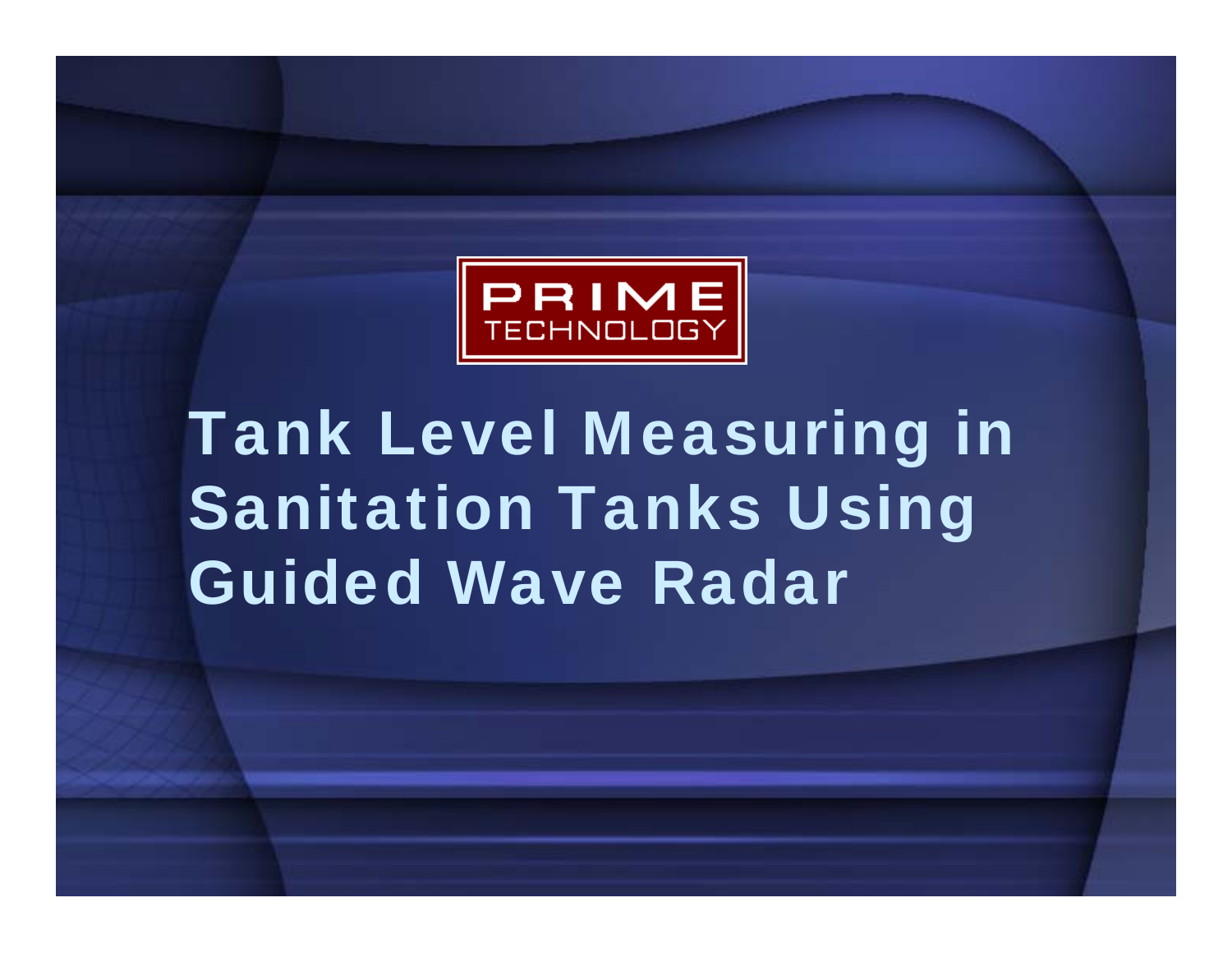

### System Overview

• Innovative way to measure sanitation tank levels in Navy ships using guided wave radar.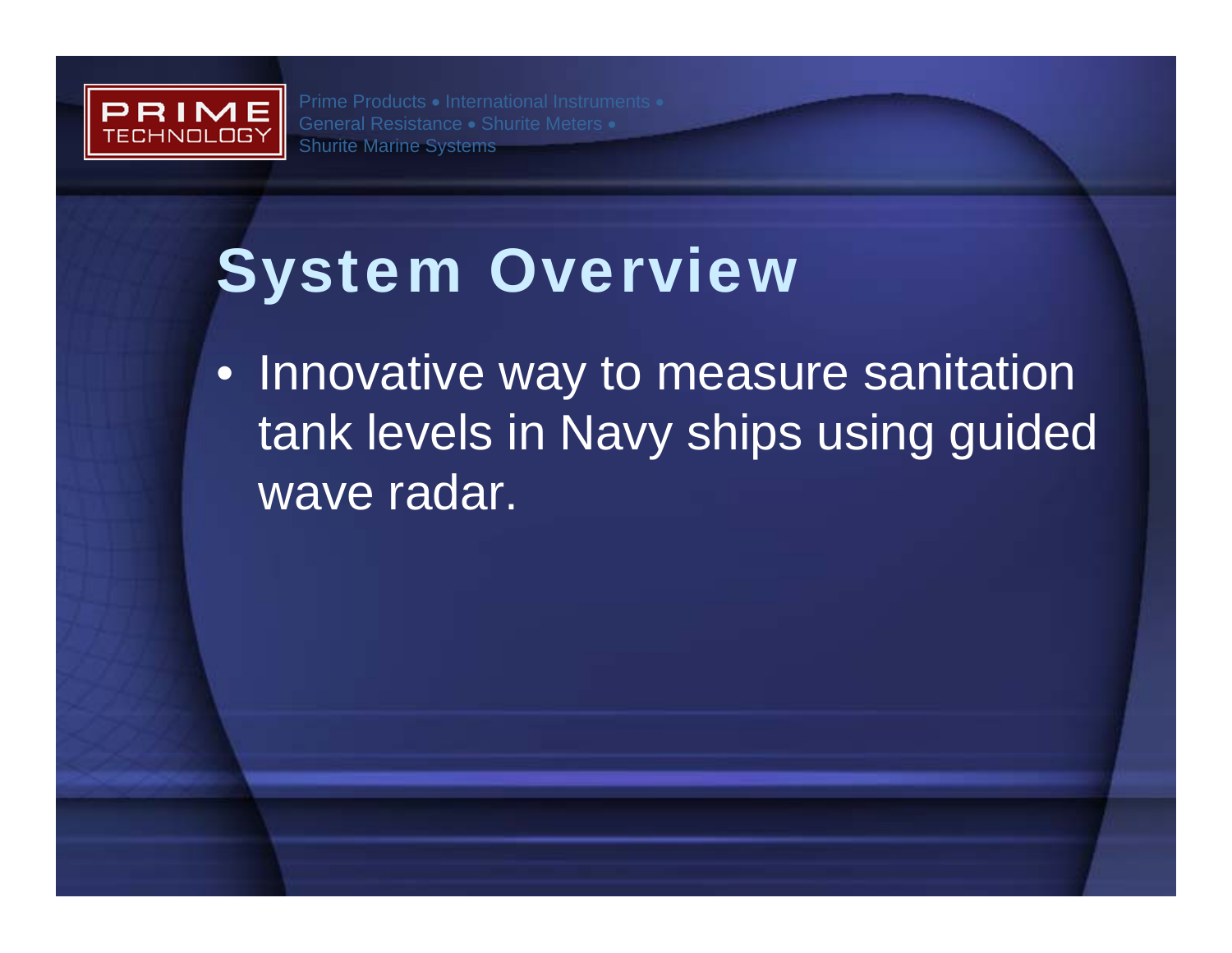

# System Advantages

- Reliable
- $\bullet$ **Accurate**
- $\bullet$ Cost Effective
- MTTR is reduced by utilizing a modular design approach and by mounting the sensor electronics external to the tanks.
- • The MTBF is increased by the use of a passive sensing element which is coated with Teflon (PFA).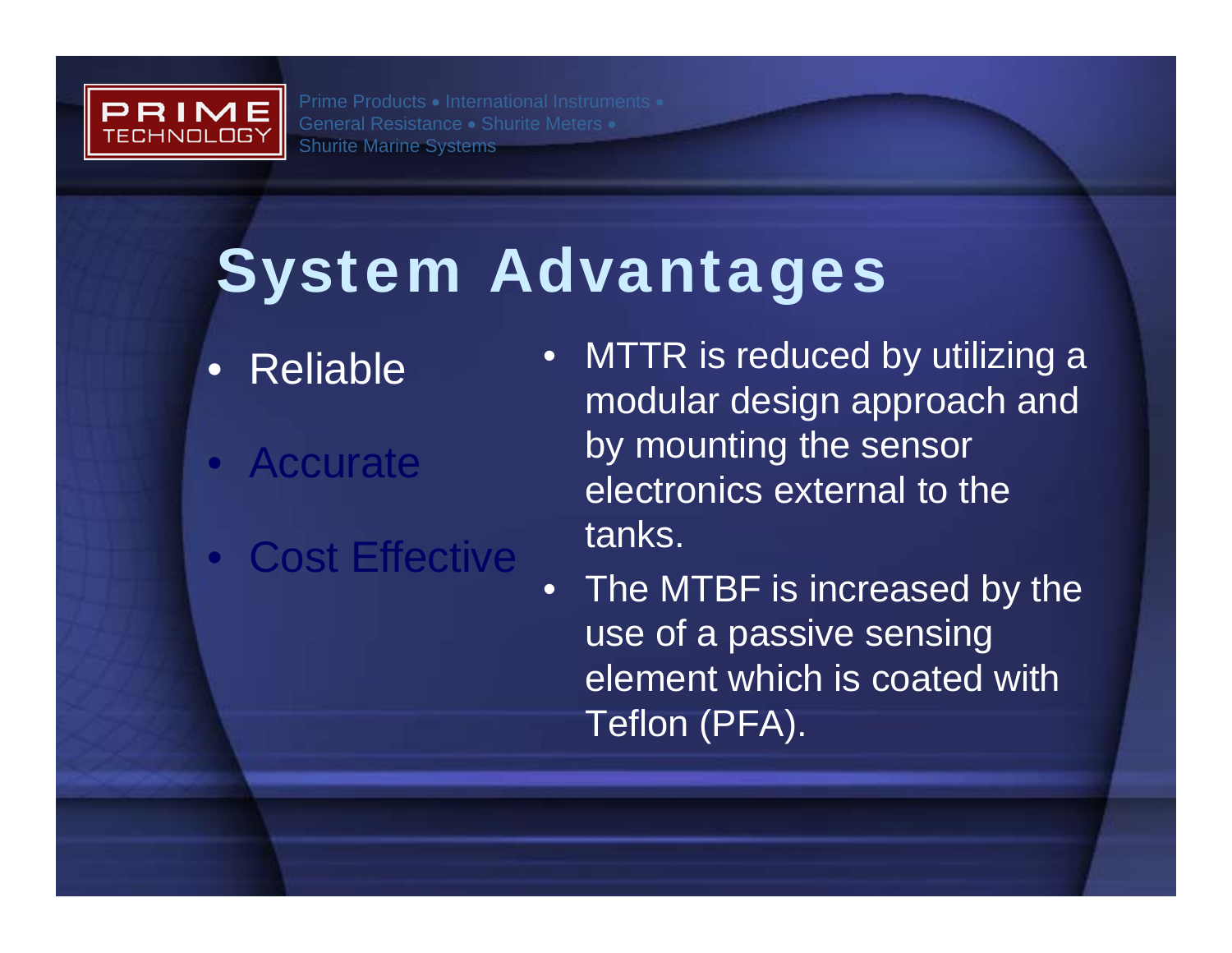

# System Advantages

- Reliable • Overall system accuracy of 1%.
- Accurate
- Cost Effective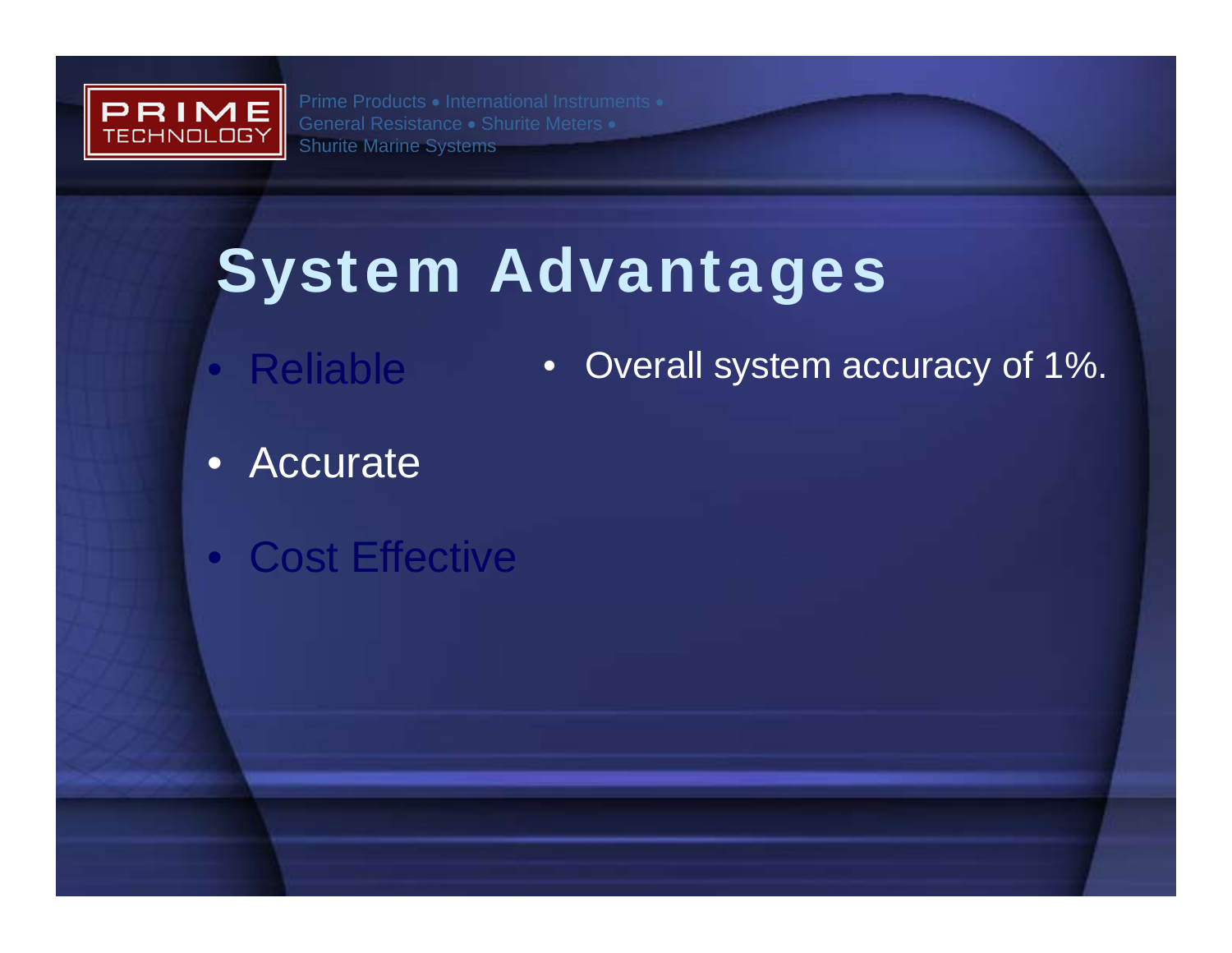

# System Advantages

- Reliable
- $\bullet$ **Accurate**
- $\bullet$ Cost Effective
- • Curves stored in the Tank Level Indicating equipment correct for different tank geometries.
- • Eliminates need for unique meters for each tank.
- •Drastically reduces on board spares.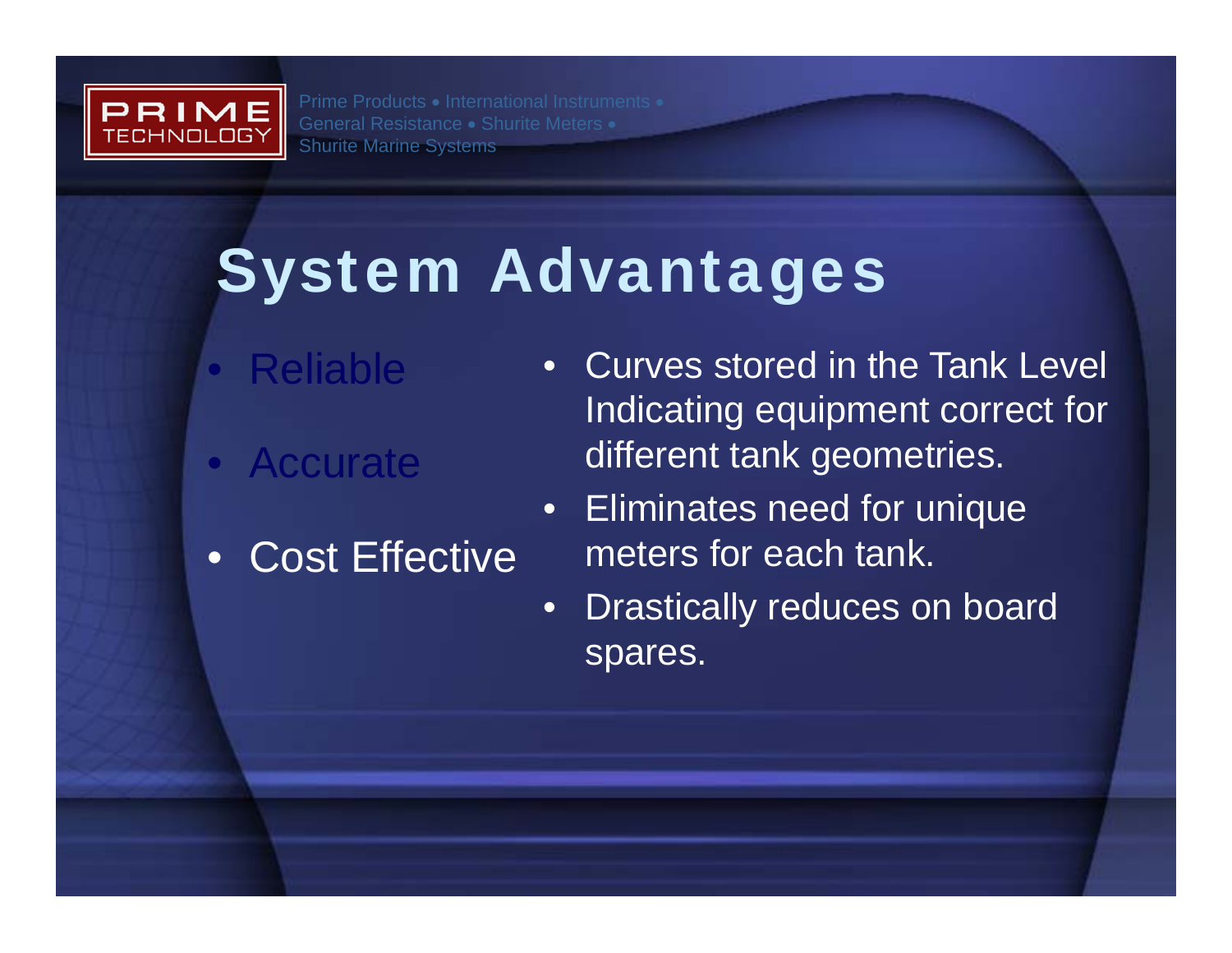

- Consists of three basic parts:
	- $\triangleright$  Tank Level indicating Equipment
	- ¾ Guided Wave Radar Electronics
	- ¾ Sensing Probe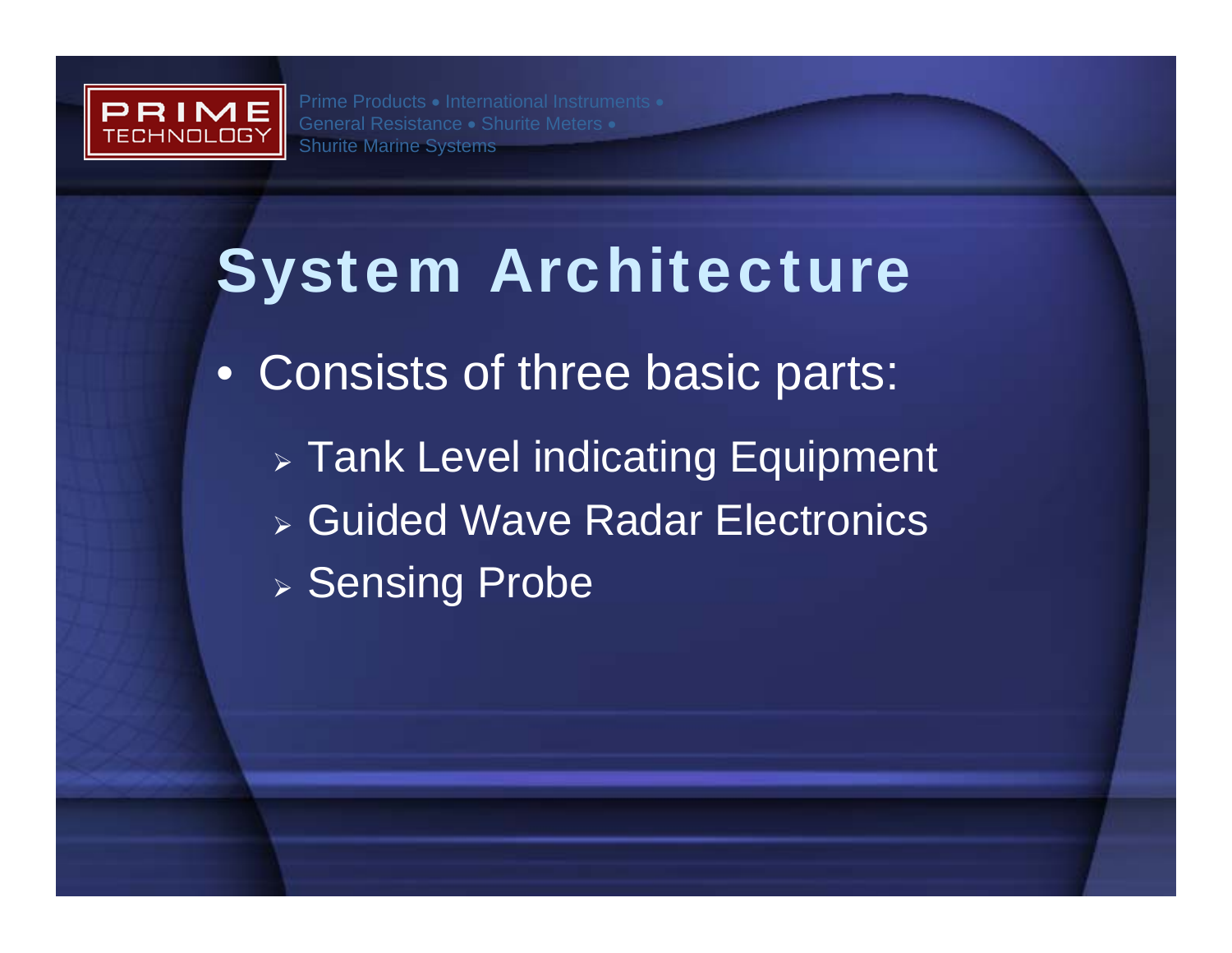



- • Hull mounted single channel panel that consists of a Power Supply Module, and a Receiver/Indicator.
- • Can be bulkhead mounted in a convenient place, remote from the CHT tank.
- $\bullet$  Presently used on the Virginia Class and SSGN Submarines for tank level measuring.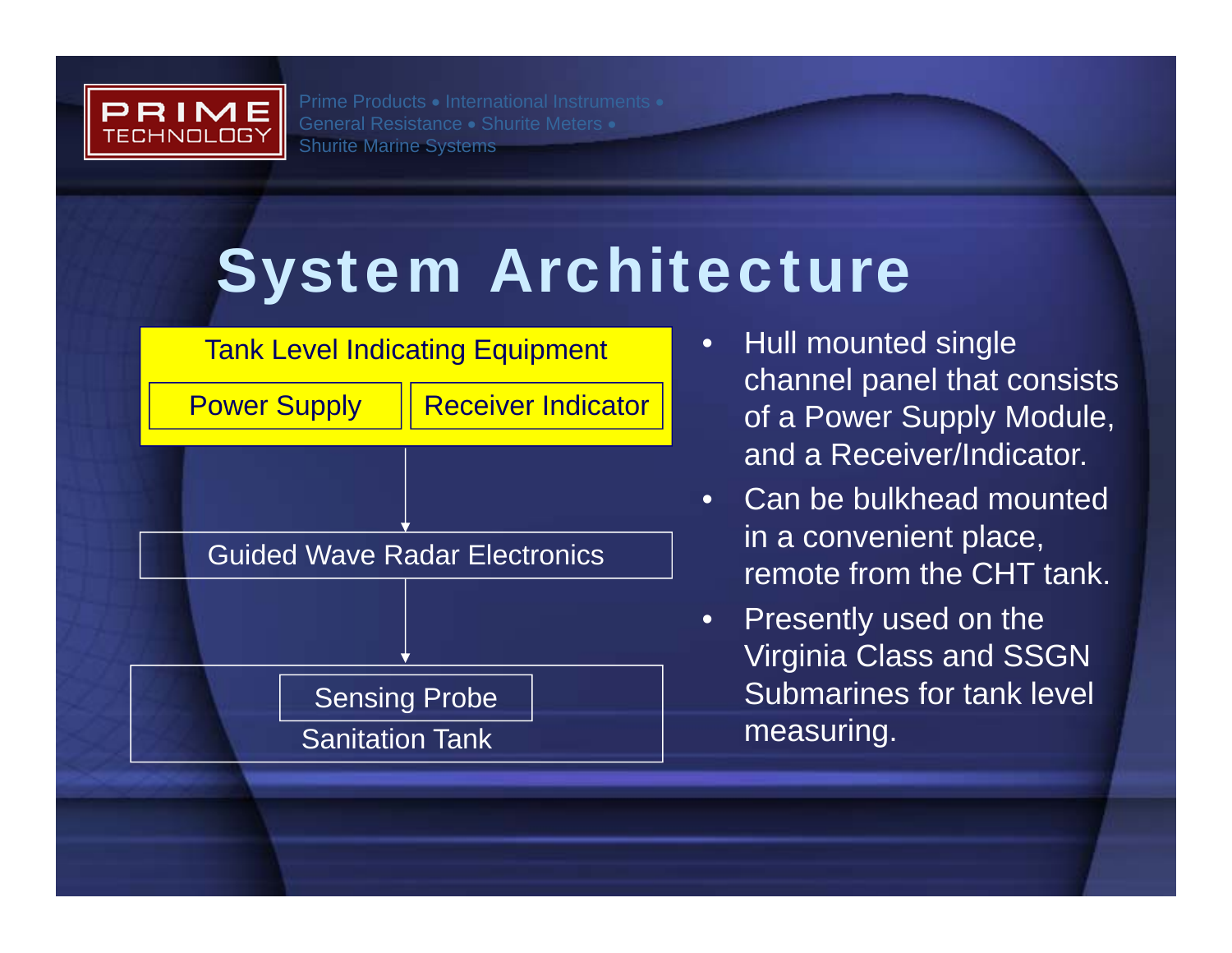



- • Performs tank level curve corrections.
- $\bullet$  Compensates for physical tank characteristic.
- $\bullet$ Accuracy of 0.2 %.
- $\bullet$  LED displayed tank information.
- •Four alarm settings.
- $\bullet$  Capable of retransmitting tank information to remote locations using serial RS422 or an analog signal.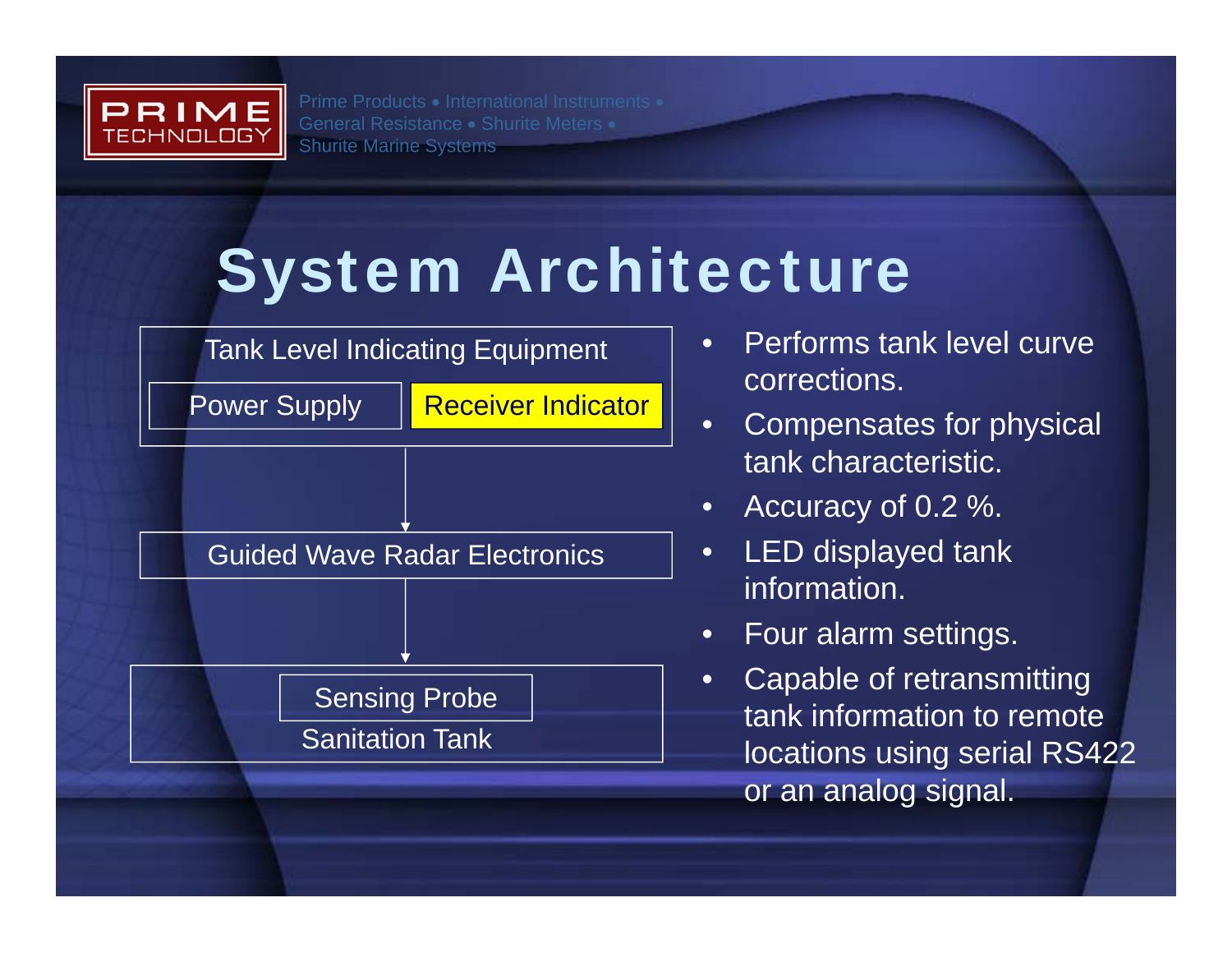



- $\bullet$ Industrial grade assembly.
- $\bullet$  Designed for harsh environments.
- • Generates a gigahertz radar pulse.
- • Converts the radar pulse return into a linear displacement.
- $\bullet$  Emits displacement data to remotely located Tank Level Receiver/Indicator Equipment.
- •Accuracy of +/- 1 inch.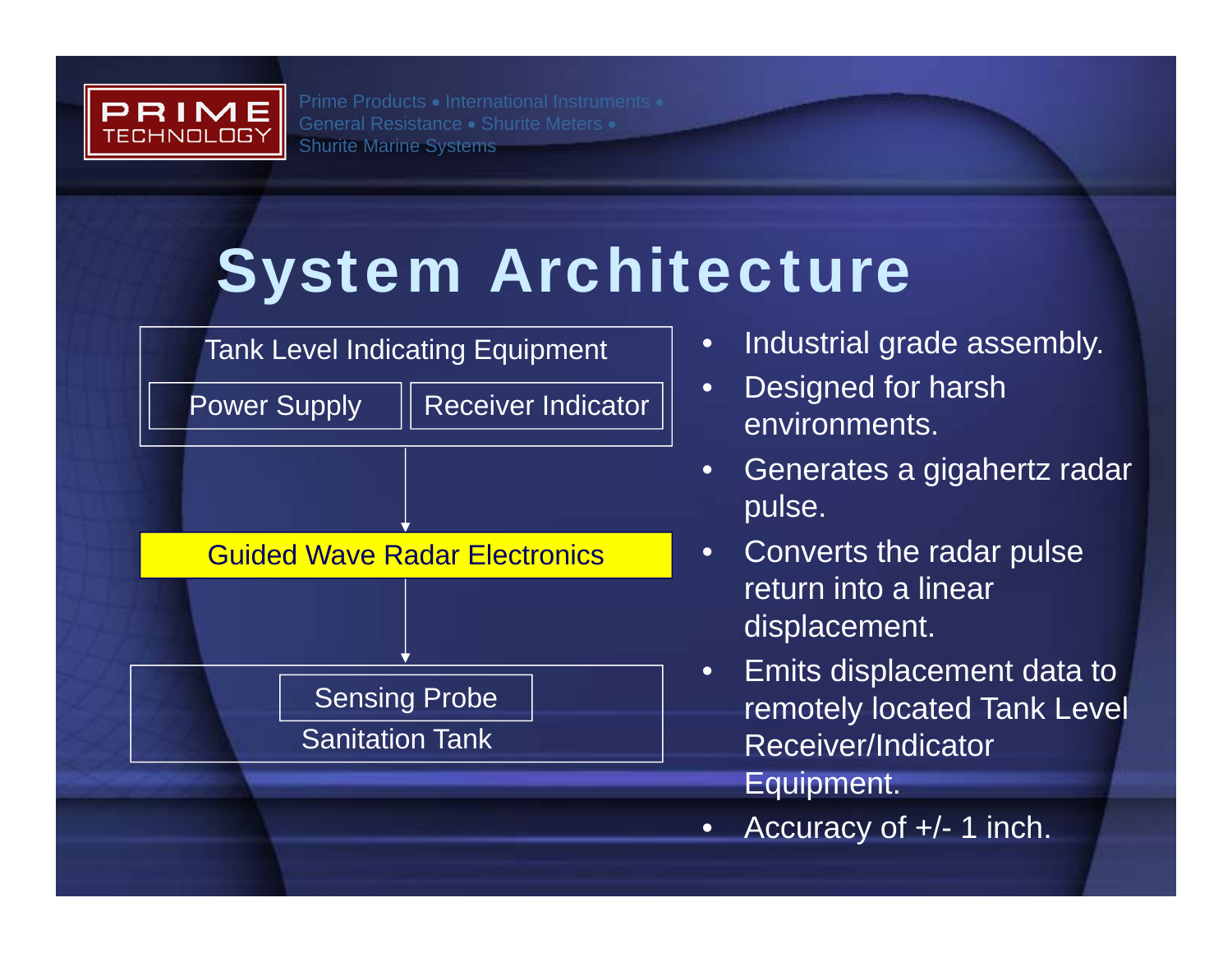



- • The sensing cable is constructed of a stainless steel multi-strained ¼ inch diameter cable.
- • The sensing cable is coated with Teflon to help reduce waste materials from sticking to sensing probe.
- $\bullet$  A spring is used to keep the probe tight and secured though temperature variations and shock extremes.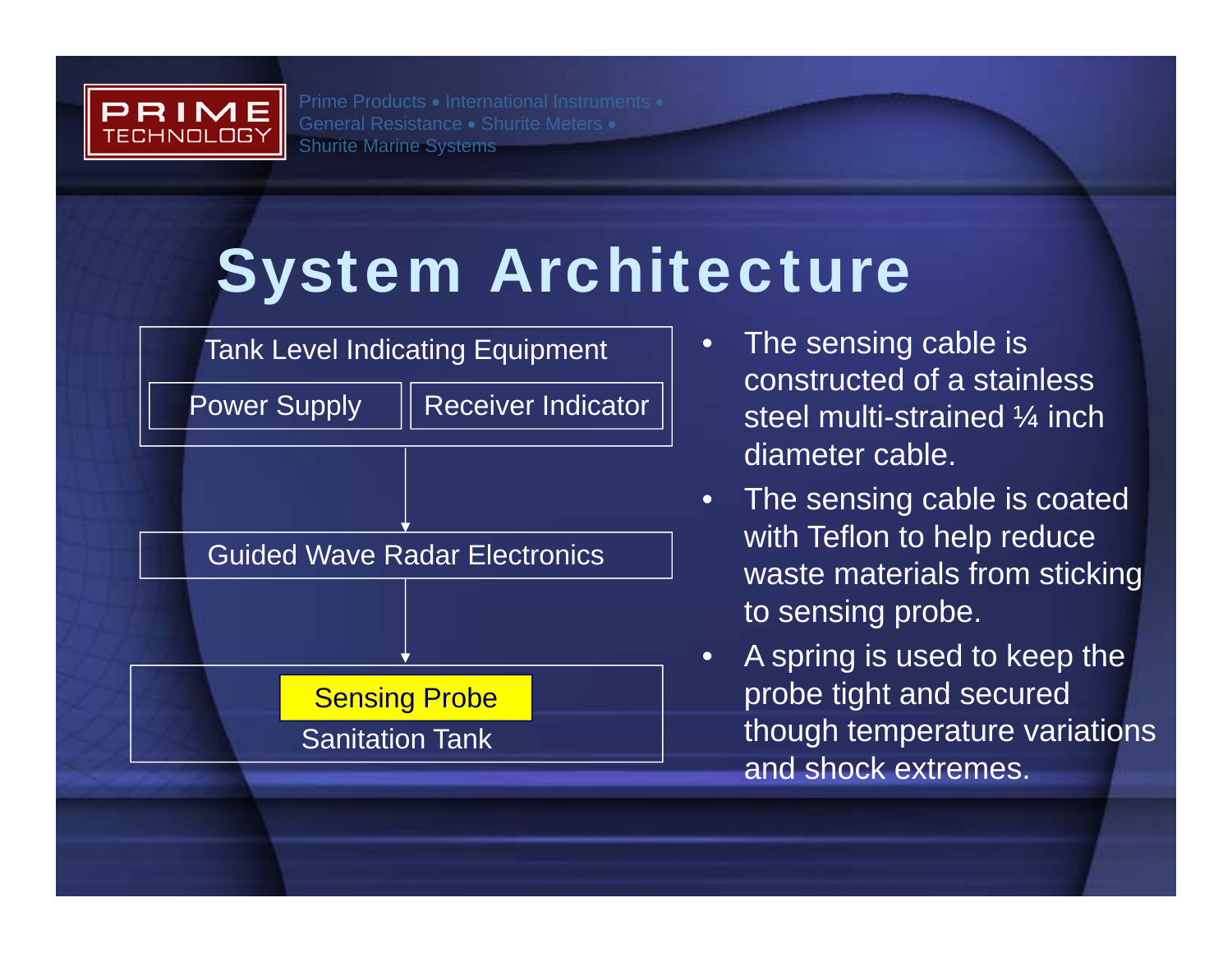

#### Actual Applications



**Still operating in hydrocarbon service with A discontinuous coating of paraffin**



**Still operating with A discontinuous coating of clay**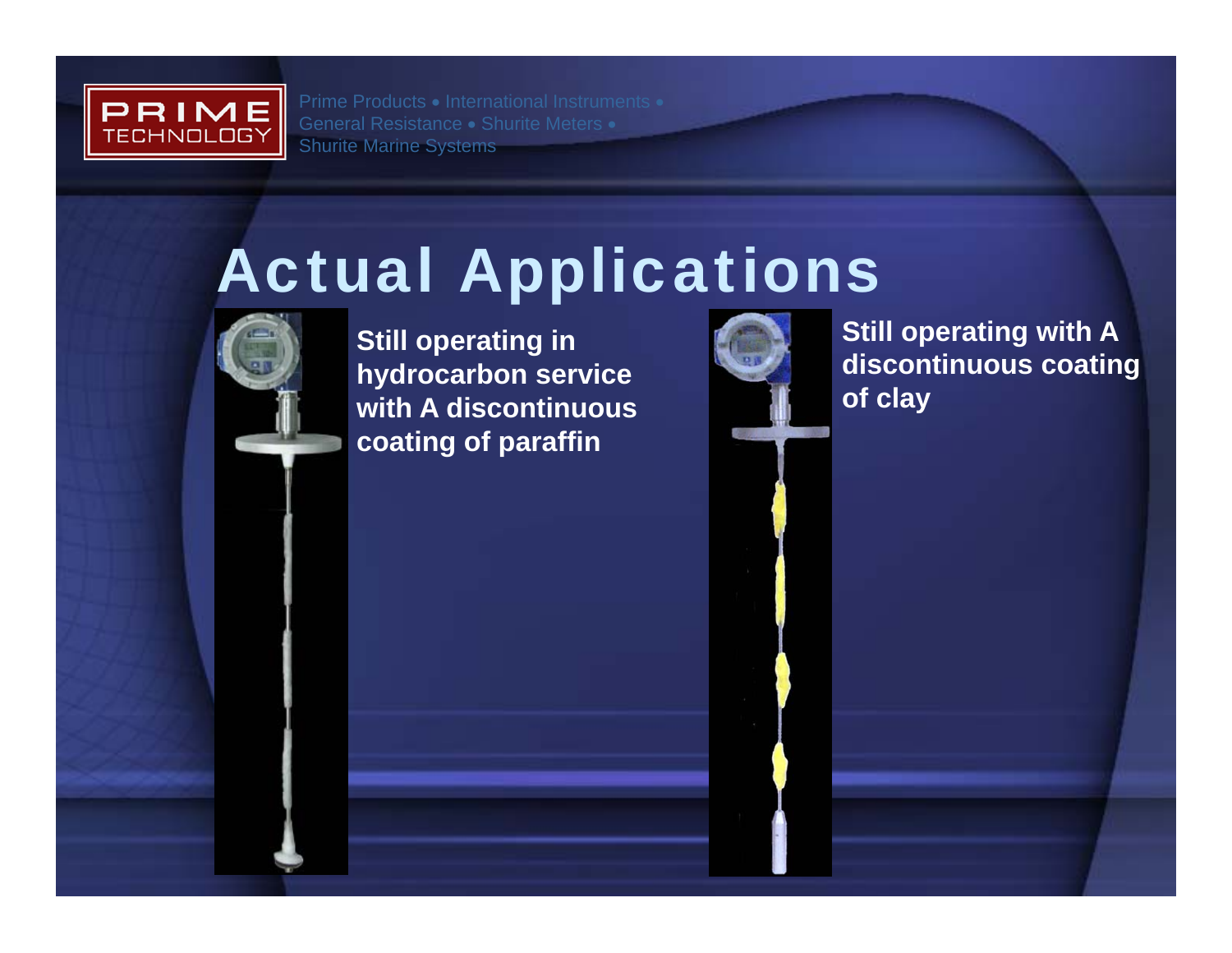

## Actual Applications



Sensor after use in a cooling tower in South Africa This sensor is still functioning properly, even with substantial buildup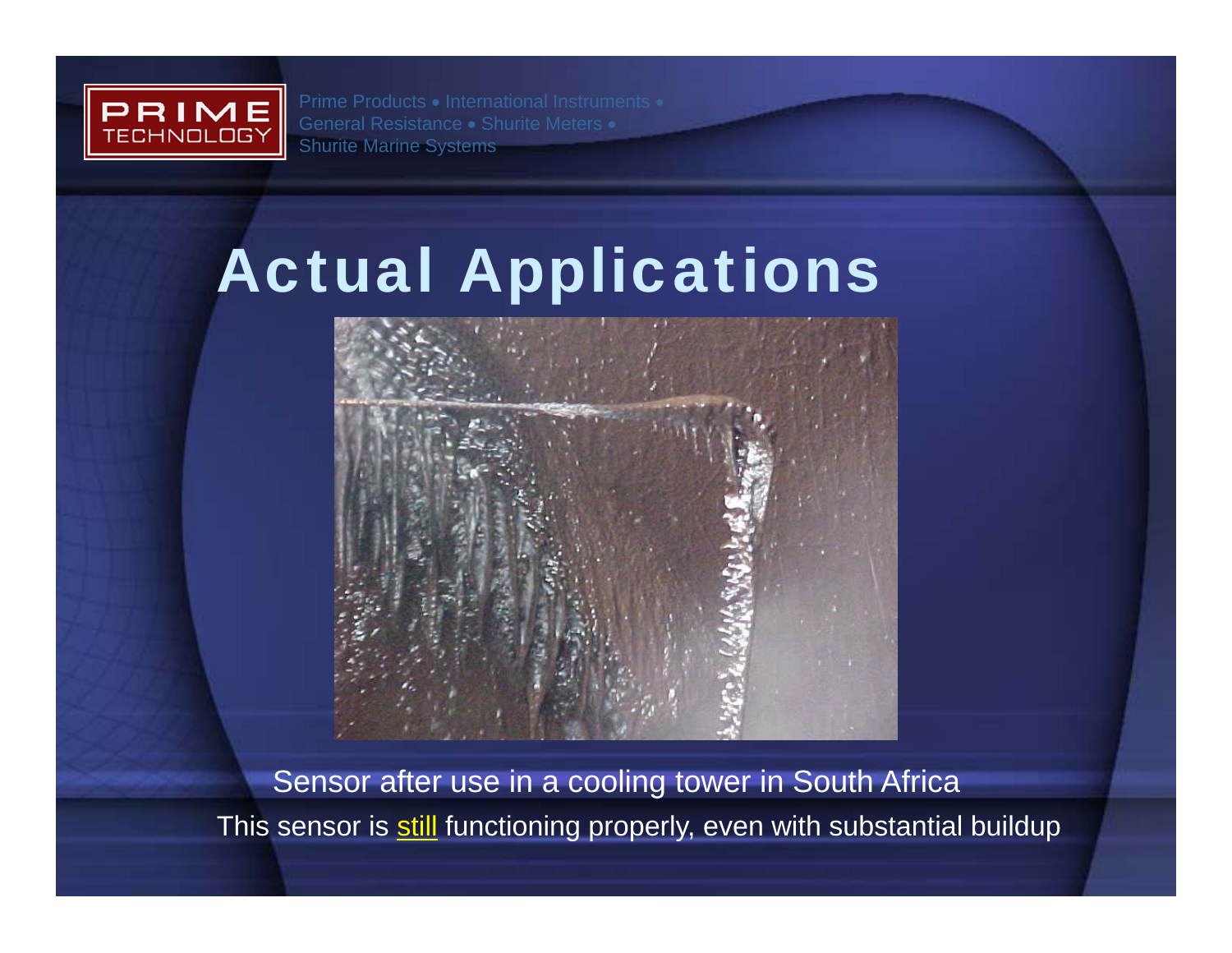

# Actual Applications



Sensor after use in a cooling tower in South Africa Note the 90 degree bend and the process coating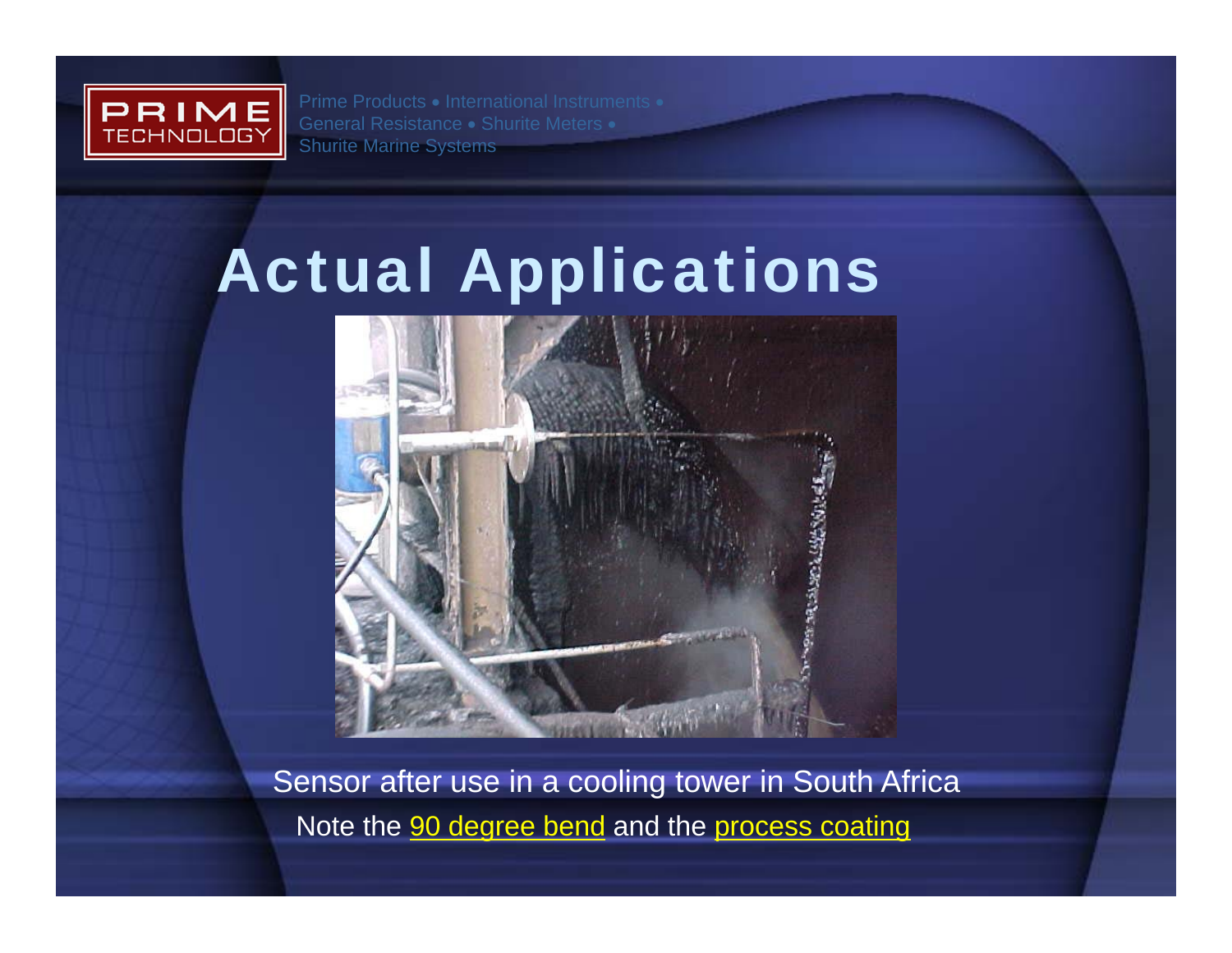

#### Testimonials

Sheri Parent. Exxon Mobil.Knockout DrumTel: 409-860-1585e-mail: sheri.l.parent@exxonmobil.com

- Replaced unreliable float systems with K-Tek sensors.
- Has two systems in operation and intends to acquire two more in 2006.
- $\bullet$  Has not experience any issues with the electronics of the K-Tek sensor.